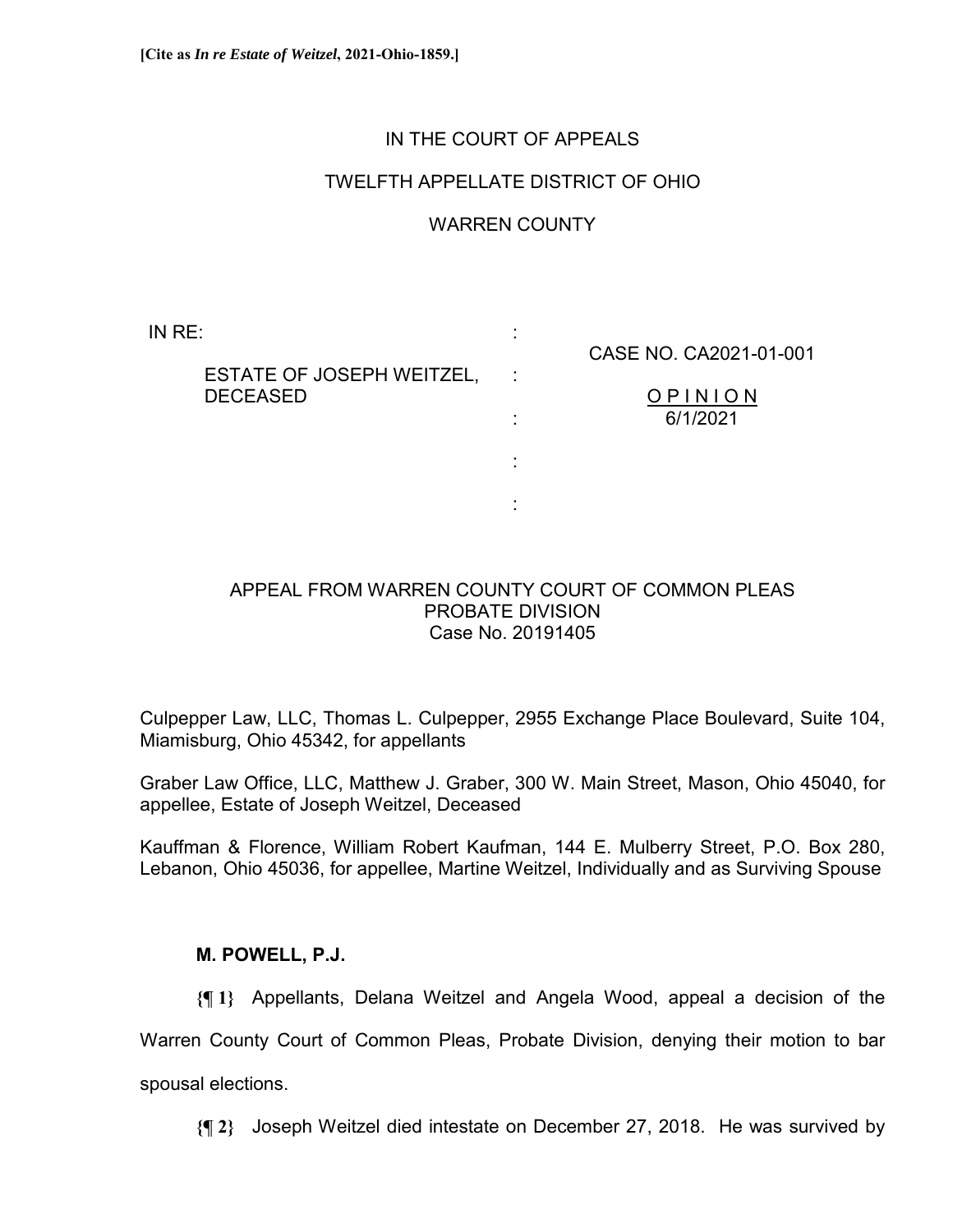#### Warren CA2021-01-001

his wife, appellee, Martine Weitzel ("Martine"), and his two adult daughters, Delana Weitzel and Angela Wood ("the Children"). Martine is the Children's stepmother. On August 6, 2019, the probate court appointed Martine administrator of the estate of Joseph Weitzel. Although statutorily required to do so, the probate court did not send Martine a citation notifying her to elect whether to exercise surviving spousal rights.

**{¶ 3}** In October 2020, the Children filed a motion to bar spousal elections, arguing that Martine had failed to make spousal elections within five months of the appointment of the estate's administrator and was now barred from doing so under R.C. 2106.25. The motion sought an order that Martine had waived her right to (1) elect to take under or against the will, (2) receive an allowance for support, (3) remain in the mansion house rent free for one year, (4) select automobiles, (5) select one watercraft, one watercraft trailer, and one outboard motor, and (6) be reimbursed from the estate for funeral and burial expenses. *See* R.C. 2106.01, 2106.13, 2106.15, and 2106.18 thru 2106.20. Martine filed a memorandum opposing the Children's motion to bar spousal elections. She further moved the probate court for an extension of time to make the spousal elections.

**{¶ 4}** By Decision and Entry filed of December 2, 2020, the probate court found that although it was required under R.C. 2106.01(A) to issue a citation to Martine, as surviving spouse, to elect whether to exercise her spousal rights, it had failed to do so. Based upon its failure to issue the citation, the probate court found that the five-month limitation period of R.C. 2106.25 was not absolute and denied the Children's motion to bar spousal elections. The probate court granted Martine's motion to extend time to make spousal elections, directed the clerk of court to serve the citation upon Martine's attorney, and extended the time for Martine to make or waive spousal elections to 14 days after service of the citation.

**{¶ 5}** The Children appeal, raising one assignment of error:

**{¶ 6}** THE WARREN COUNT[Y] PROBATE COURT ERRED BY DENYING

 $-2$  -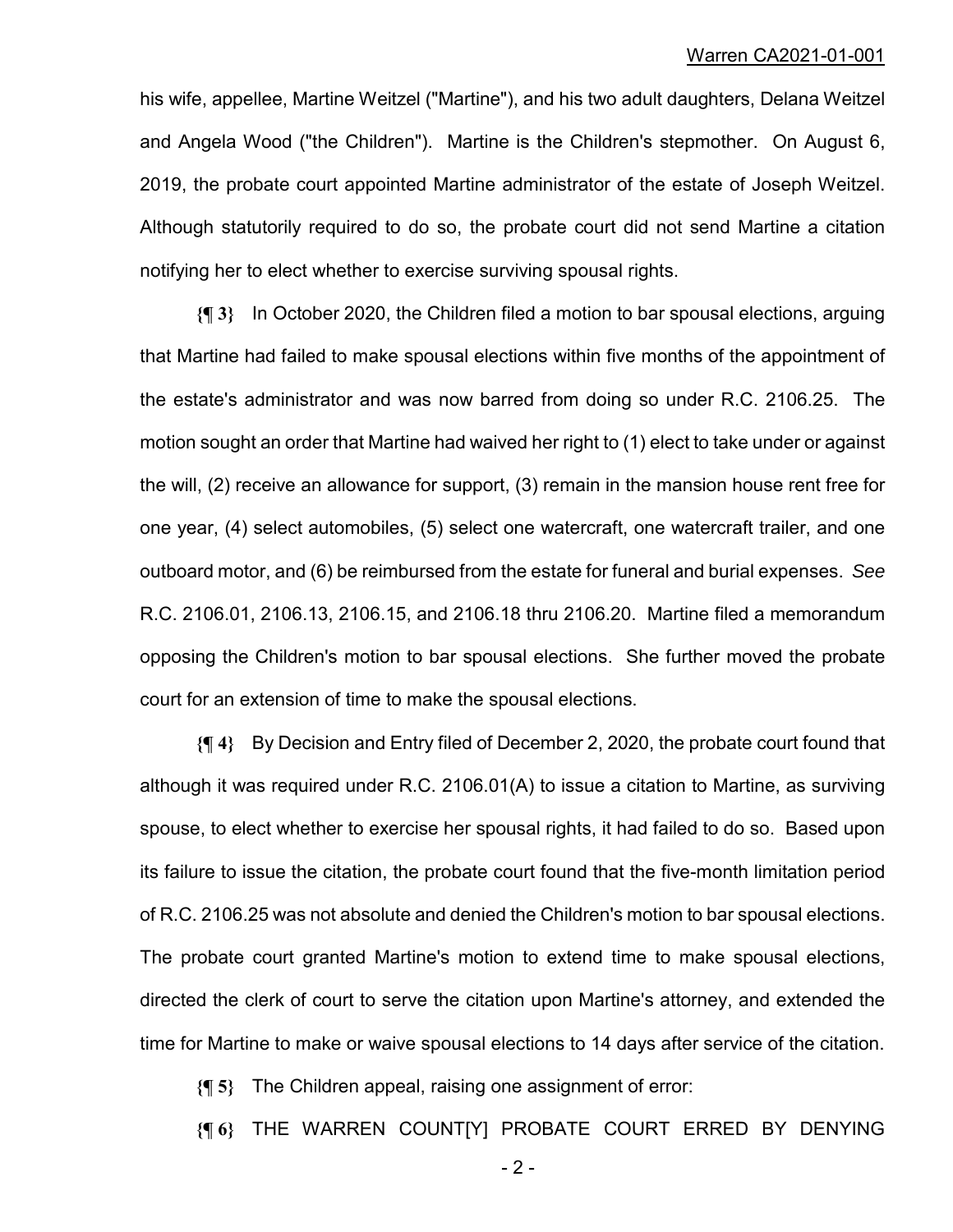APPELLANTS' MOTION TO BAR SPOUSAL ELECTIONS AS OUT OF TIME UNDER R.C. 2106.25 AND GRANTING DEFENDANT-APPELLEE'S MOTION TO EXTEND TIME TO MAKE HER ELECTIONS.

**{¶ 7}** The Children argue that the probate court erred in holding that the time within which a surviving spouse must elect whether to exercise the R.C. Chapter 2106 spousal rights is dependent upon service of the R.C. 2106.01(A) citation. The Children assert that although statutorily required, the issuance or service of a citation is not necessary for a surviving spouse to make spousal elections, and thus, a probate court's failure to issue or serve the citation does not toll the five-month limitation period of R.C. 2106.25. Because Martine was required but failed to make spousal elections by January 6, 2020, the Children assert she has conclusively waived any surviving spousal rights. The Children cite *Reid v. Daniel*, 2d Dist. Montgomery No. 26494, 2015-Ohio-2423, in support of their argument.

**{¶ 8}** Issuance of a citation to a surviving spouse by a probate court is mandatory in Ohio. R.C. 2106.01(A) provides that "[a]fter the initial appointment of an administrator or executor of the estate, the probate court *shall issue a citation to the surviving spouse* \* \* \* to elect whether to exercise the surviving spouse's rights under [R.C.] Chapter 2106, including, after the probate of a will, the right to take under the will or under [R.C.] 2105.06." (Emphasis added.) The citation "*shall* be served on the surviving spouse pursuant to Civ.R. 73," and furthermore "*shall* be accompanied by a general description of the effect of the election to take under the will or under [R.C.] 2105.06 and the general rights of the surviving spouse under [R.C.] Chapter 2106." (Emphasis added.) R.C. 2106.02(A) and (B). "Notice that the citation has been issued by the court shall be given to the administrator or executor of the estate[.]" R.C. 2106.02(A).

**{¶ 9}** In *Reid*, the trial court granted summary judgment against a surviving spouse seeking to challenge the validity of an antenuptial agreement. The surviving spouse argued

 $-3-$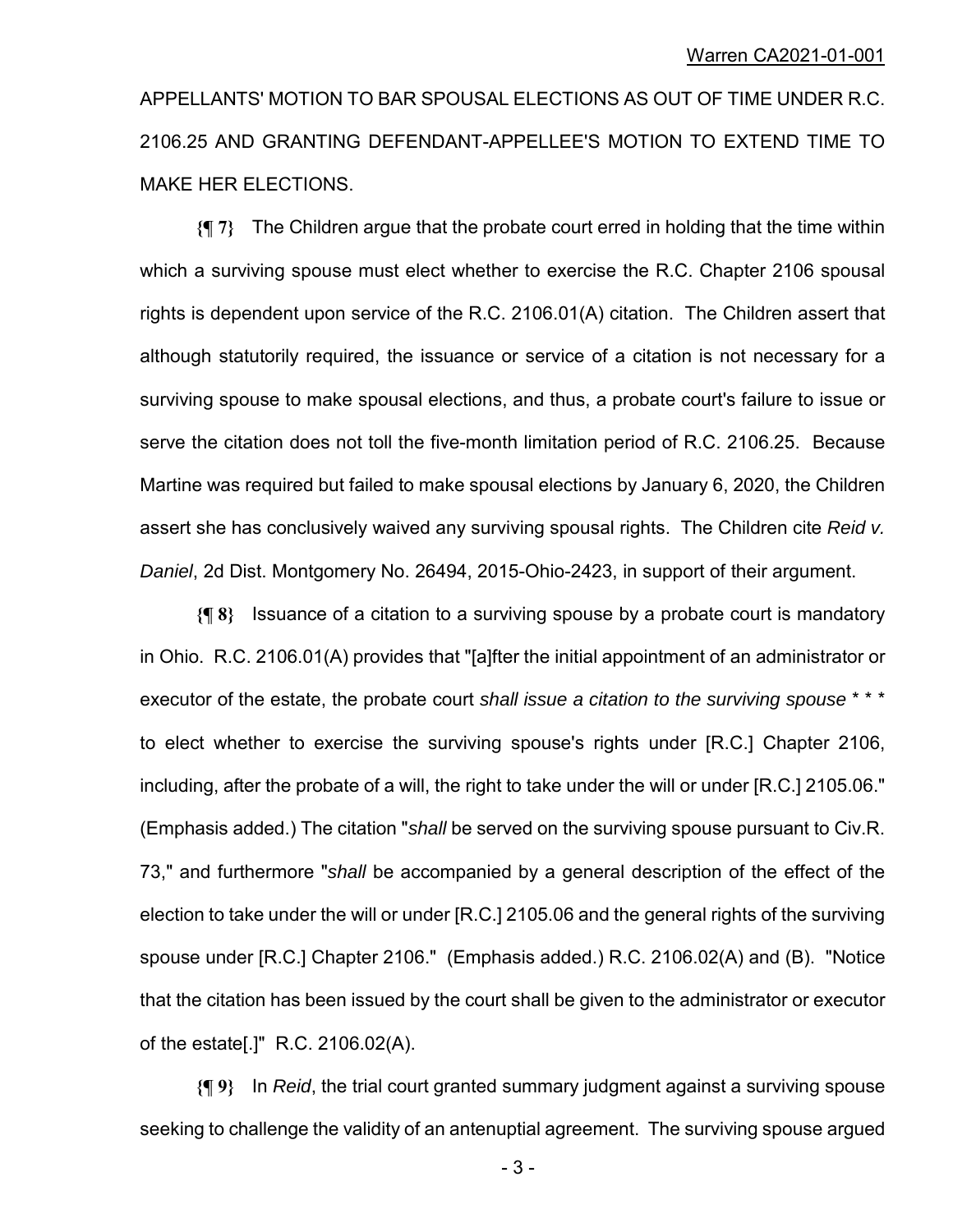#### Warren CA2021-01-001

she was not time barred from contesting the antenuptial agreement because she was not properly served with, and never received, the R.C. 2106.01(A) citation. The trial court rejected the argument, finding that the surviving spouse was properly served. The trial court further found that following the 2001 amendment of the statute, service of a citation was no longer the "triggering or tolling event" for the time within which to exercise surviving spousal rights. Rather, the appointment of the fiduciary was the triggering event. *Reid*, 2015-Ohio-2423 at ¶ 20. The Second District Court of Appeals upheld the trial court's grant of summary judgment against the surviving spouse. Although the court of appeals noted the trial court's "triggering event" holding, it did not endorse it. Rather, the court of appeals simply affirmed on the ground that the surviving spouse had been properly served with the citation. *Id.* at ¶ 21, 26.

**{¶ 10}** *Reid* involved a surviving spouse's right to contest an antenuptial agreement under R.C. 2106.22. That statute specifically provides that an action to set aside or otherwise attack the validity of the agreement must be commenced within four months after the appointment of the estate's administrator or executor. By contrast, the statutes creating the spousal rights involved in this case do not specify a time within which those rights must be exercised. *See* R.C. 2106.13, 2106.15, and 2106.18 thru 2106.20. *Reid* is therefore distinguishable.

**{¶ 11}** Furthermore, *Reid* does not hold that the issuance or service of a R.C. 2106.01(A) citation is irrelevant to the time within which a surviving spouse must exercise spousal rights under R.C. Chapter 2106. If such was the case, there was no need for the legislature to keep the mandate that a probate court issue such a citation when the legislature amended the statute in 2001. Moreover, while a surviving spouse is conclusively presumed to have waived spousal rights not exercised within a specific time period under R.C. Chapter 2106, it is axiomatic that "[t]he party alleged to have waived a right must have

 $-4-$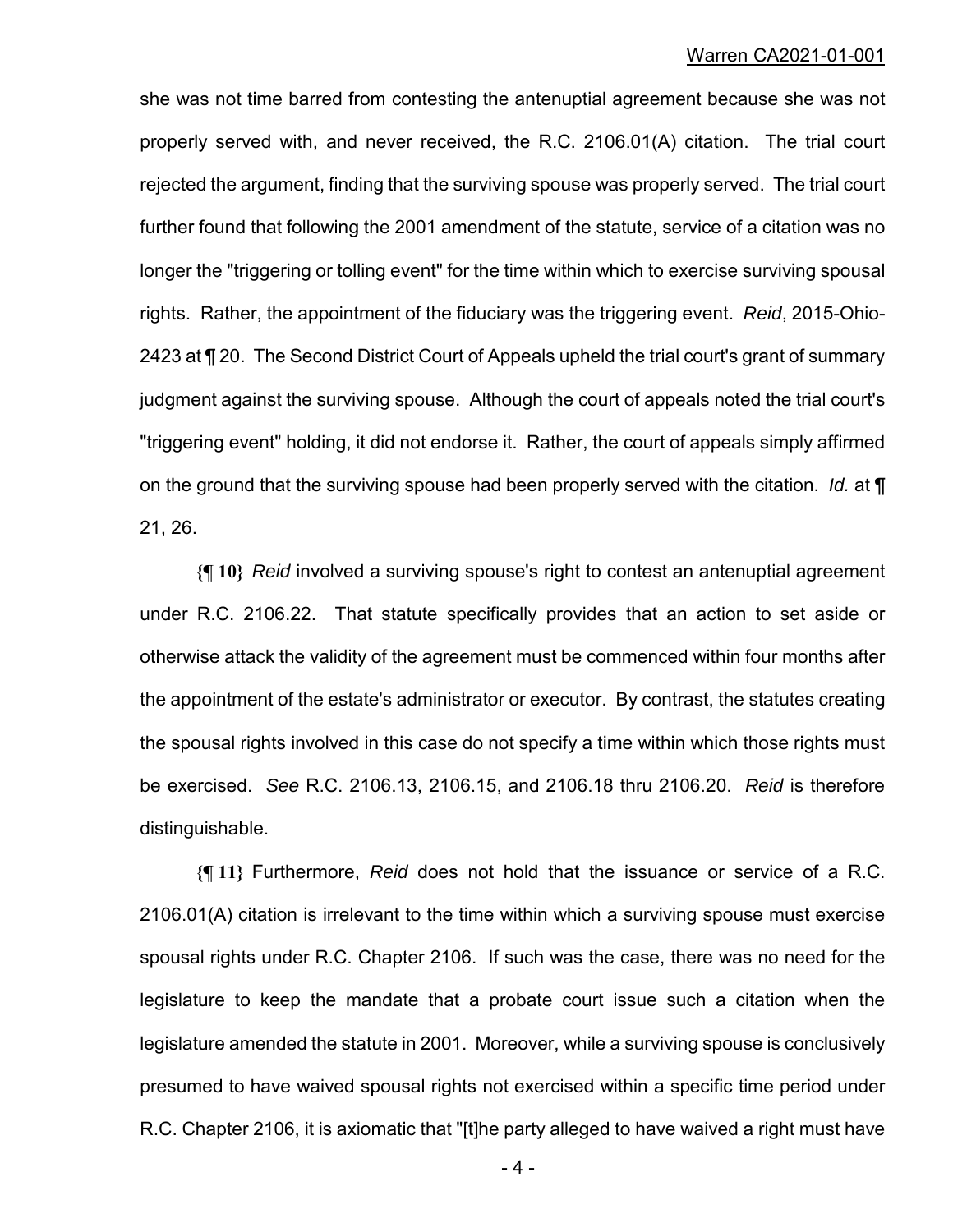had both knowledge of the existing right and the intention of forgoing it." *Estate of Kuzman*,

11th Dist. Trumbull No. 2019-T-0003, 2019-Ohio-4135, ¶ 12 (defining waiver as "the voluntary relinquishment or abandonment – express or implied – of a legal right or advantage").

**{¶ 12}** There are two statutory provisions in R.C. Chapter 2106 governing the time within which a surviving spouse must make spousal elections. The first statute is R.C. 2106.01(E), which provides

> The election of a surviving spouse to take under a will or under [R.C.] 2105.06 may be made at any time after the death of the decedent, but the surviving spouse shall not make the election later than five months from the date of the initial appointment of an administrator or executor of the estate. On a motion filed before the expiration of the five-month period, and for good cause shown, the court may allow further time for the making of the election. If no action is taken by the surviving spouse before the expiration of the five-month period, it is conclusively presumed that the surviving spouse elects to take under the will. The election shall be entered on the journal of the court.

**{¶ 13}** As its language makes clear, R.C. 2106.01(E) solely governs a surviving spouse's election to take under the will or against the will, requires the election to be made within five months of the appointment of the estate's administrator or executor, and requires that motions to extend the time for the making of the election be based upon good cause and filed before the expiration of the five-month period. *See also In re Estate of Riley*, 165 Ohio App.3d 471, 2006-Ohio-956 (4th Dist.). Because Joseph Weitzel died intestate, an election to take under or against the will under R.C. 2106.01(E) is not at issue here.

**{¶ 14}** A surviving spouse's election to exercise R.C. Chapter 2106 spousal rights other than the right to take under or against the will is controlled by R.C. 2106.25, which provides

> Unless otherwise specified by a provision of the Revised Code or this section, a surviving spouse shall exercise all rights under [R.C.] Chapter 2106 within five months of the initial appointment